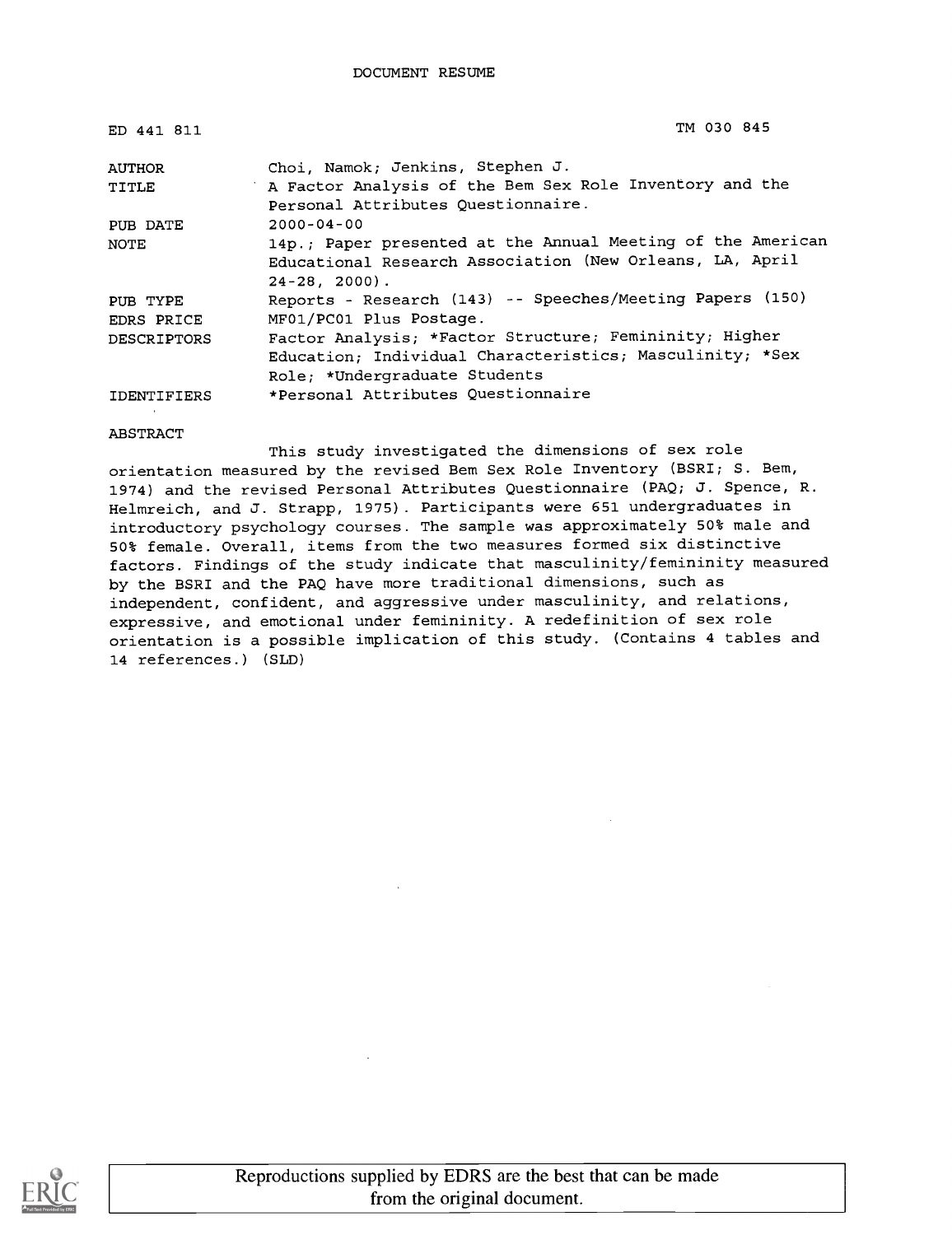#### Running head: BSRI AND PAQ

## A Factor Analysis of the Bern Sex Role Inventory and the

Personal Attributes Questionnaire

### Namok Choi

Stephen J. Jenkins

Georgia Southern University

U.S. DEPARTMENT OF EDUCATION<br>Office of Educational Research and Improvement<br>EDUCATIONAL AFESSOURCES INFORMATION **POSTIGNAL RESOURCES INFORMATION**<br>This document has been reproduced as<br>received from the person or organization<br>originating it. Minor changes have been made to improve reproduction quality.

e Points of view or opinions stated in this document do not necessarily represent official OERI position or policy.

PERMISSION TO REPRODUCE AND<br>DISSEMINATE THIS MATERIAL HAS<br>BEEN GRANTED BY

Choi

1

TO THE EDUCATIONAL RESOURCES INFORMATION CENTER (ERIC)

Round table session presented at the annual meeting of the

American Educational Research Association in New Orleans, Louisiana, 2000

## BEST COPY AVAILABLE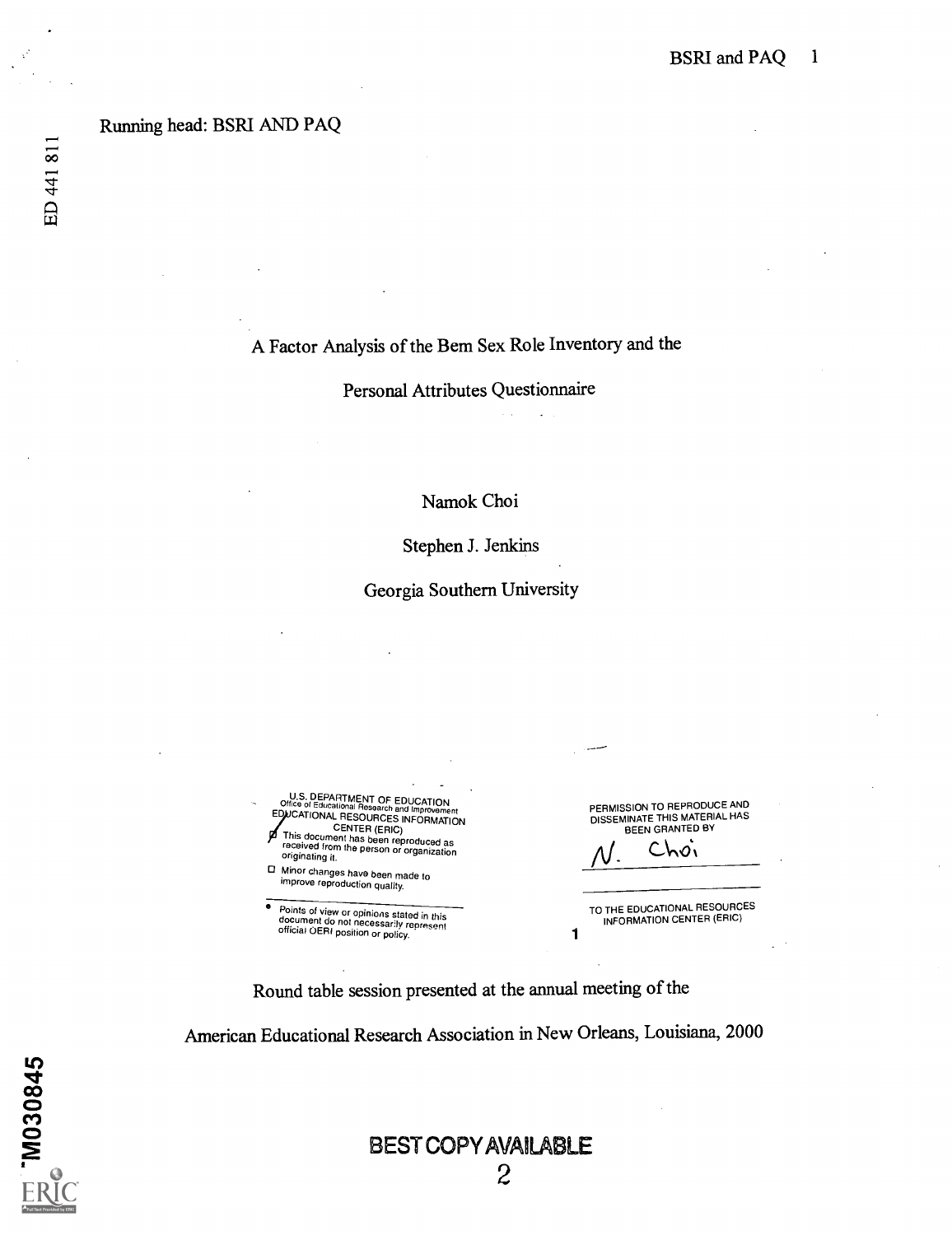#### A Factor Analysis of the Bern Sex Role Inventory and

#### the Personal Attributes Questionnaire

The nature and dimensions of masculinity/femininity have been the objectives of many research studies of sex role orientation. Since Constantinople's (1973) contention that masculinity/femininity may be orthogonal and multidimensional, the Bem Sex Role Inventory (BSRI; Bem. 1974) and the Personal Attribute Questionnaire (PAQ; Spence, Helmreich,  $\&$ Strapp, 1975) have been widely used to measure these operationally independent constructs. Appropriate to their popularity, the construct validity of the two measures have been repeatedly examined by various researchers (e.g., Gaa, Liberman, & Edwards, 1979; Marsh, 1985; Blanchard-Fields, Suhrer-Roussel, & Hertzog, 1994).

The most common approach to construct validation of the BSRI or the PAQ has been an exploratory factor analysis. Regarding the factor structure of the BSRI, numerous studies reported various number of factors, ranging from two to eleven (see Bryant & Fuqua, 1998). The most frequently recurring factors across studies are one feminine factor and two masculine factors. Bryant and Fuqua reported that typically a feminine factor reflects affective or relational aspect of sex role orientation. Some example items loading on a feminine factor include warm, tender, and eager to soothe hurt feelings. Masculine factors, on the other hand, reflects instrumental (e.g., defends beliefs, assertive, willing to take risks) and autonomous (e.g., selfreliant, self-sufficient, individualistic) aspect of sex role orientation. Regarding the factor structure of the PAQ, some factor analytic studies produced a two-factor solution-expressive and instrumental- (e.g., Cota & Fekken, 1988; Spence & Wilhelm, 1981). Based on the results of these studies, Spence asserts that the items on the PAQ are more homogenous than the items on the BSRI. On the other hand, other studies reported a multifactor solution for the PAQ (e.g.,

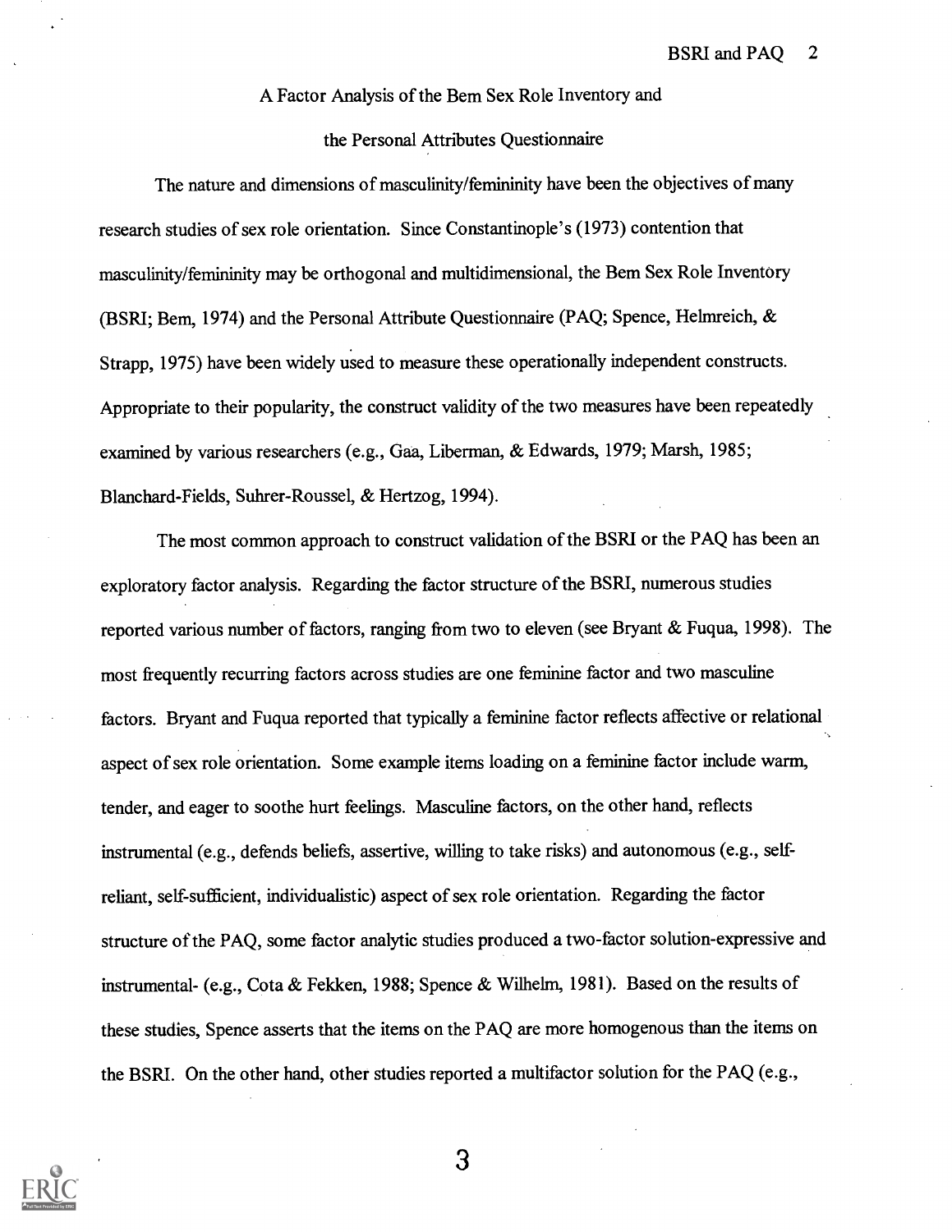Antill & Cunningham, 1982; Gaa, Liberman, & Edwards, 1979).

Results regarding what each of the two instruments measures and ultimately the dimensions of sex role orientation, however, are inconclusive. Bem (1981a) asserts that the BSRI measures masculinity/femininity or instrumentality /expressivity, depending on whether a person is sex-typed or not. The PAQ, according to Spence (1991), measures narrower personality traits such as instrumentality and expressivity. Some (e.g., Spence, 1991) suggest that both the BSRI and the PAQ measure the same constructs (such as instrumentality/expressivity), and that masculinity and femininity may be higher-order constructs with each having its own subconstructs (see Blanchard-Fields, Suhrer-Roussel, & Herzog, 1994; Marsh, Antill, & Cunningham, 1989).

Although the factor structure of the BSRI and the PAQ have been examined in many studies, those were conducted separately on each of the measure. No study to date has simultaneously factor analyzed the combined items of both the revised BSRI and the revised PAQ. The current study was conducted to further investigate the dimensions of sex role orientation measured by both the revised BSRI and the revised PAQ. As was suggested by Constantinople (1973), combined items from both measures were simultaneously factor analyzed in an attempt to increase our understanding of the dimensions of sex role orientation.

#### Methods

#### **Participants**

Participants were undergraduate students ( $N = 651$ ) enrolled in introductory psychology courses at a large Midwestern university. The ethnic group composition was Caucasian (80%), Asian (10%), Native American (5%), African American (3%), and Hispanic (2%). The sample was approximately 50 % male and 50 % female. The participants voluntarily completed the BSRI and the PAQ and received extra credit for their participation.

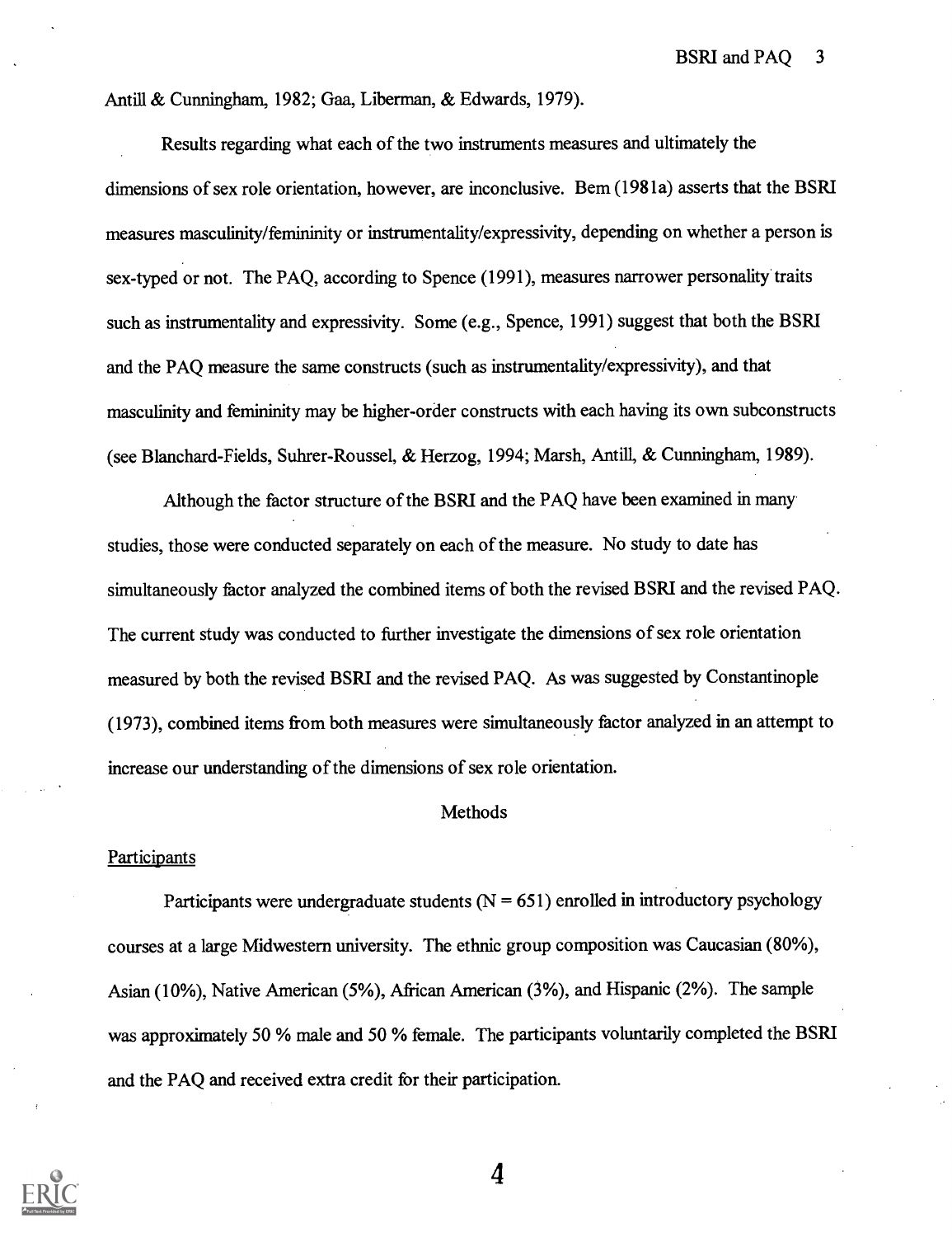BSRI and PAQ 4

#### **Instruments**

Bern Sex Role Inventory is a self-report measure on a 7-point Likert-type scale. The short form consists of 30 items yielding two subscale scores (M and F). Of the 30 items, ten items are used as fillers. The items on the masculine subscale reflects characteristics such as independence, competitiveness, and aggressiveness, whereas, the items on the feminine subscale reflects characteristics such as dependence, acquiescence, and compassion (Bern, 1981). The short form is reported to have higher reliability than the original form, ranging from .84 to .87 from different samples (see Bem, 1981b). The coefficient alphas observed from the sample of this study were .83 for the BSRIM and .90 for the BSRIF subscales, respectively.

Personal Attribute Questionnaire is also a self-report measure on a five-point Likert-type scale. The short form consists of 24 items yielding three subscale scores (M, F, and M-F). The M subscale reflects self-assertive and instrumental characteristics, and the F subscale reflects interpersonally-oriented expressive characteristics. The M-F subscale reflects both instrumental and expressive characteristics. Spence (1986) contends that the short form is "conceptually purer" than the original, and reported reliability coefficients of .85, .82., and .78 for the M, F, and M-F subscales, respectively. The coefficient alphas obtained from the sample in this study were .77, .77, and .53, for the M, F, and M-F, respectively.

#### Results and Conclusion

First-Order Factor Structure. Nine factors with eigenvalues greater than 1.0 were initially extracted by performing principal axis factor analysis on the correlations of 44 items. The nine factors accounted for approximately 58% of the total variance. A visual inspection of the scree plot and cumulative percentage of the variance accounted for suggested that five to seven may adequately represent the sex role factor structure. For each of the factor solution, from five

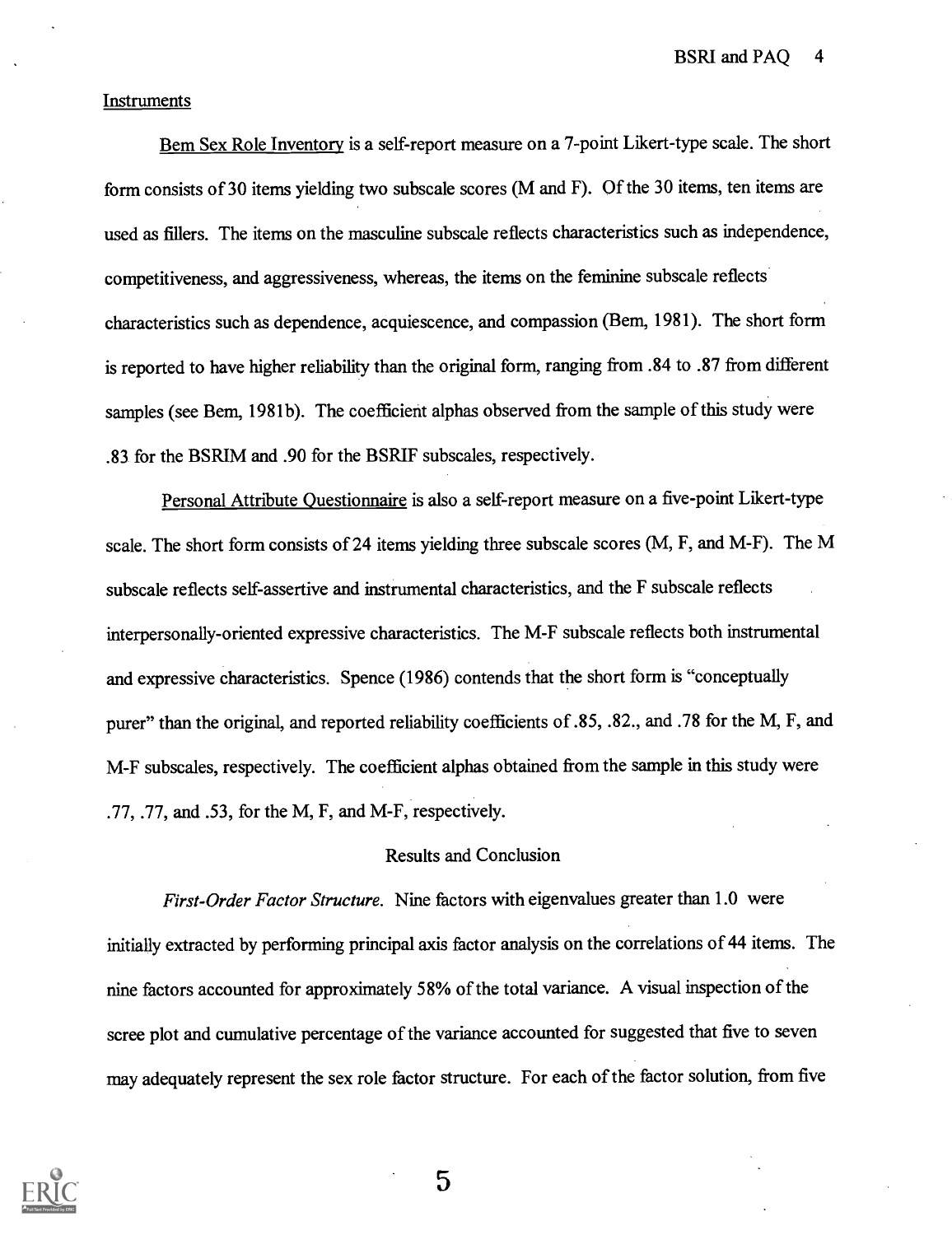to seven, both orthogonal (Varimax) and oblique (Oblimin) rotations were used. A six-factor oblique solution, with delta set at -2 (moderately correlated), was selected to best represent the structure of the 44 sex role items and the retained factors were conceptually meaningful (see Table 1 and 2). Forty-three items loaded on the empirical factors with loadings of .40 or greater criterion. The six factors accounted for approximately 51% of the total variance and they were named Expressive, Confident, Rational, Relational, Dependent, and Aggressive. As can be seen in Table 2, the BSRIM, BSRIF, PAQM, and PAQF subscales were reasonably well replicated in their respective form in matching factors. However, a considerable number of items loaded on multiple factors simultaneously, thus suggesting a lack of distinctive theoretical dimensionality. The observed correlation coefficients between the subscales and the retained factors (see Table 3) further indicated that each of the subscales loaded on more than one empirical factor, indicating that the subscales of the two measures are not independent.

Second-Order Factor Structure. The intercorrelations among the six first-order factors (ranging from .03 to .58) and the lack of independence of the subscales suggested that there maybe possible higher-order factors that could shed light on the nature of sex role orientation (Gorsuch, 1983). Accordingly, second-order factors were extracted by performing a principal axis factor analysis with an oblique rotation (Oblimin, delta = -2), yielding a two factor model. The two higher-order factors were cogent and named Masculine and Feminine. As expected, the Masculine factor reflected independent, confident, and aggressive characteristics (See Table 4). The Feminine factor, on the other hand, reflected relational, expressive, and emotional characteristics.

#### Discussion

Overall, items from the two measures formed six distinctive factors. Nine out of ten

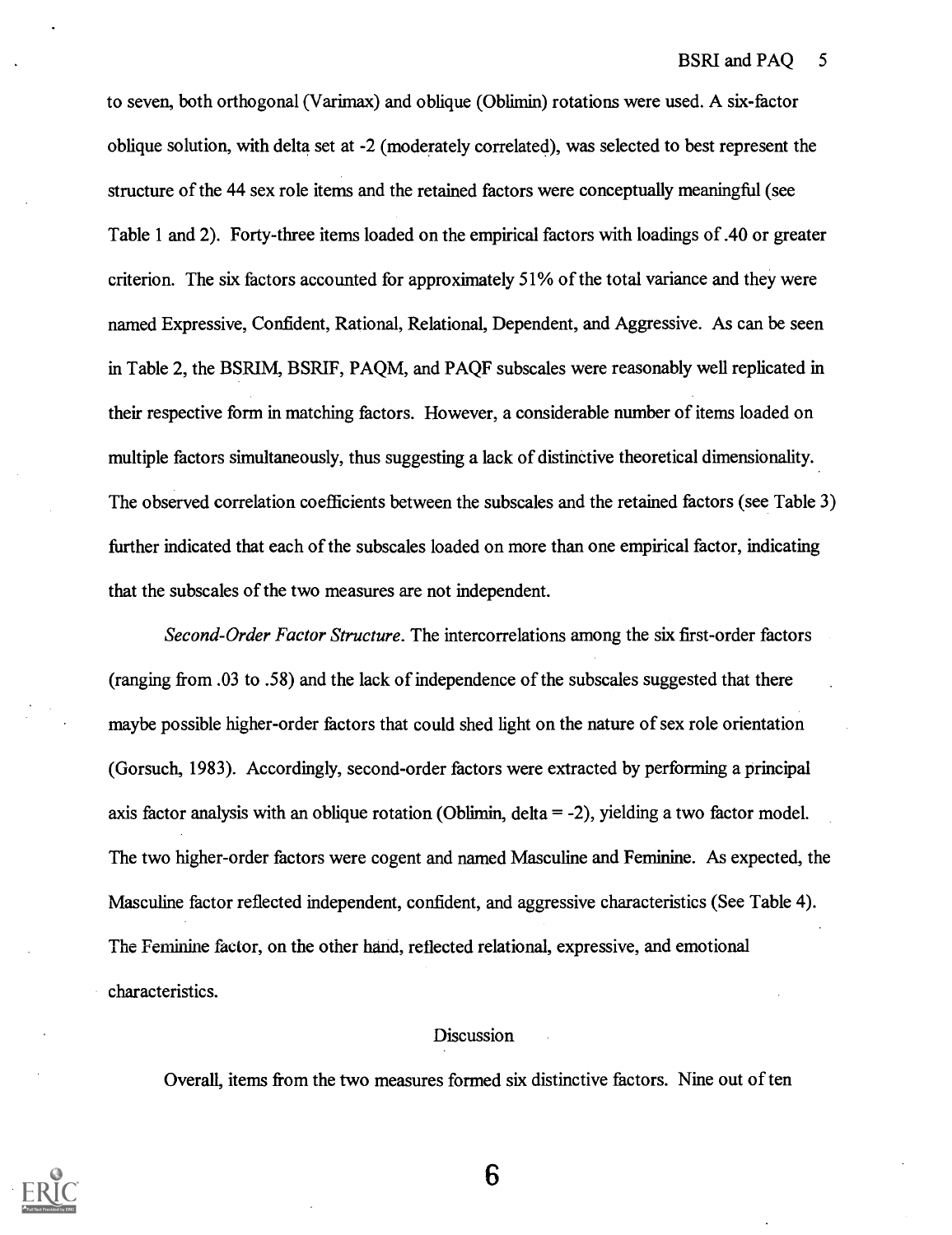BSRIF items loaded on a feminine factor which reflects expressivity and compassion. Five of the ten BSRIM items loaded on a masculine factor, which reflects independence. This factor was named 'Dependent' due to the negative correlation between the items and the factor. The other five BSRIM items loaded on another separate factor which reflects aggressiveness or dominance. With regard to the PAQ, six of the eight PAQF items formed a feminine factor which exhibits relational characteristics. Six of the eight PAQM items formed a masculine factor which reflects confidence. Five of the eight PAQMF items (these represent desirable traits for both sex) formed a factor which reflects emotionality. This factor was named 'Rational' since the items correlate negatively with the factor. These findings suggest that each instrument measures distinctive, separate constructs.

Yet a close inspection of the factor matrix also seems to suggest that some of the traits measured by both instruments are quite similar and correlated. One evidence is that four BSRIF items loaded on the same factor (Rational) along with the five PAQMF items. Eight BSRIF items also loaded on the Relational factor along with six PAQF items. Another evidence of the relatedness of the two instruments is the correlations among the factor scores and the subscale scores. Each of the BSRIM and the PAQM subscale scores correlated significantly with those factors reflecting masculine traits. Likewise, the BSRIF and the PAQF subscale scores were significantly correlated with the three feminine factors. This pattern was crystallized in the clear second-order factor structure in which two clear higher-order factors (Masculine and Feminine) emerged.

There has not been an agreement in the nature and dimensions of masculinity/femininity. While some researchers express a more traditional view of masculinity/femininity as personality traits based on a conceptual definition of M/F (see Blanchard-Fields, et al., 1994; Marsh et al.,

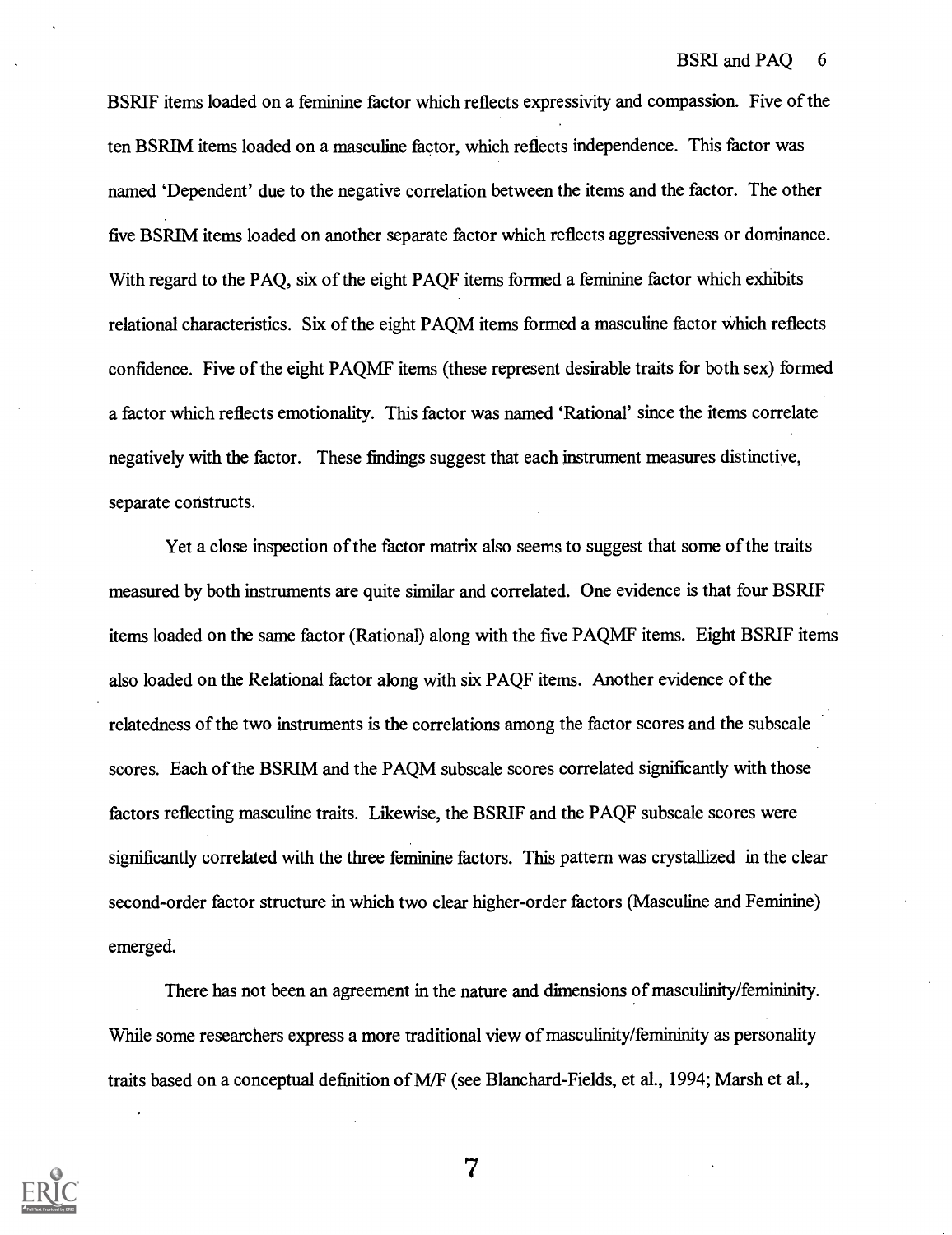1989), some others view M/F as broader constructs which also include nontraditional dimensions, such as behavior, physical appearance, or interest based on lay persons' definitions of M/F (see Helgeson, 1994). The findings of this study indicate that masculinity/femininity measured by both the BSRI and the PAQ have more traditional dimensions, such as independent, confident, and aggressive under masculinity, and relational, expressive, and emotional under femininity. One theoretical implication drawn from this study is related to a redefinition of sex role orientation. Considering its significant impact on human behavior, reoperationalizing sex role orientation by a clear definition and a reflection of societal and cultural change is of the utmost importance.

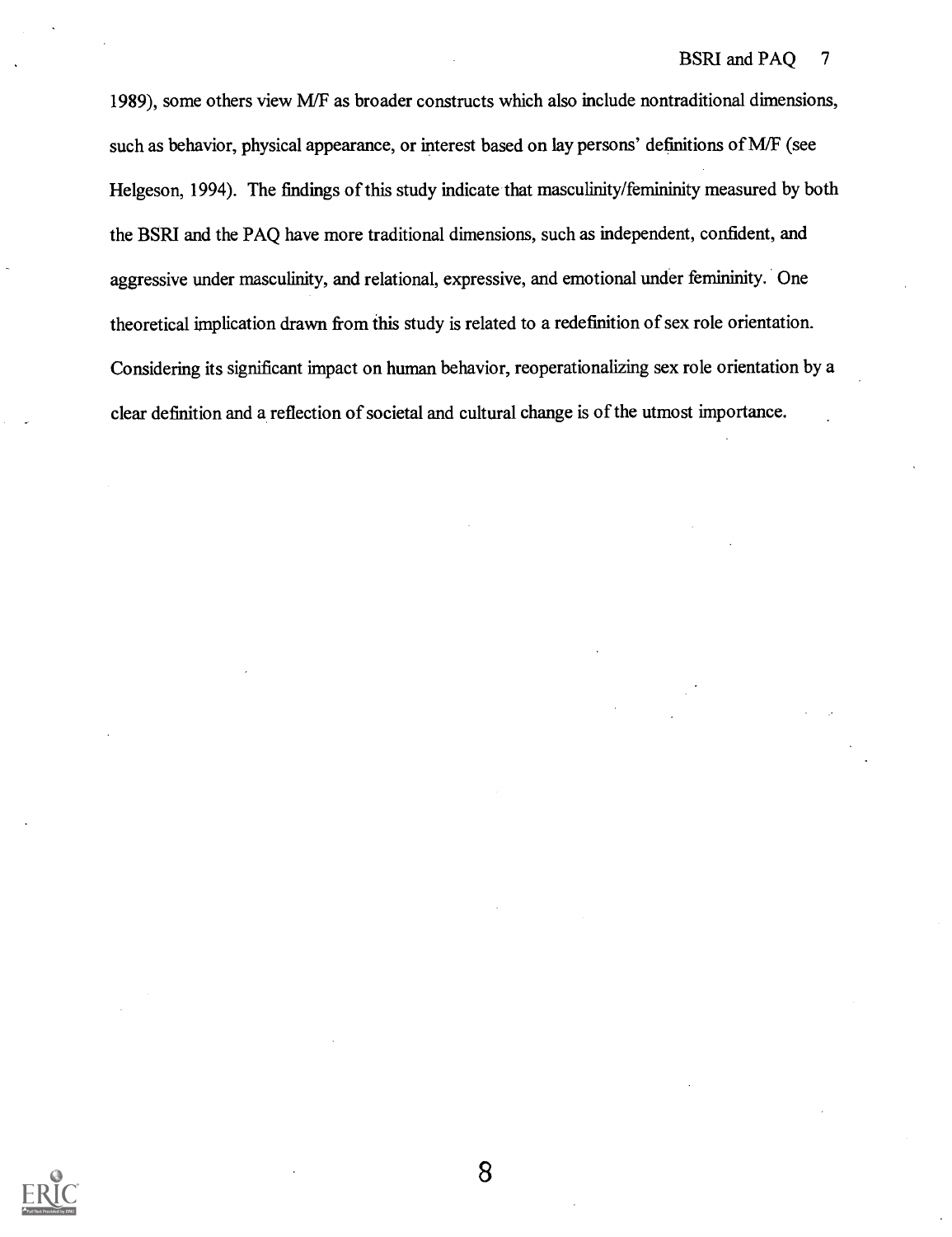#### References

Bem, S. L. (1974). The measurement of psychological androgyny. Journal of Consulting and Clinical Psychology, 42, 155-162.

Bem, S. L. (1981a). The BSRI and gender schema theory: A reply to Spence and Helmreich. Psychological Review, 88, 369-371.

Bern, S. L. (1981b). A manual for the Bem Sex Role Inventory. Palo Alto, CA: Consulting Psychologist Press.

Blanchard-Fields, F., Suhrer-Roussel, L., & Hertzog, C. (1994). A confirmatory factor analysis of the Bem Sex Role Inventory: Old questions, new answers. Sex Roles, 30., 423-457.

Bryant, N.C., & Fugua, D. R. (1998). The structure of the Bem Sex Role Inventory: A Summary Report of 23 Validation Studies. Paper presented at the annual meeting of the American Educational Research Association, San Diego.

Constantinople, A. (1973). Masculinity-femininity: An exception to a famous dictum. Psychological Bulletin, 56, 81-105.

Gaa, J. P., Liberman, D., & Edwards, T. A. (1979). A comparative factor analysis of the Bern Sex Role Invneotry and the Personal Attribute Questionnaire. Journal of Clinical Psychology, 35, 592-598.

Gorsuch, R. L. (1983). Factor analysis (2nd ed.). New Jersey: Lawrence Erlbaum.

Helgeson, V. S. (1994). Prototypes and dimensions of masculinity and femininity. Sex Roles, 31, 653-682.

Marsh, H. W. (1985). The structure of masculinity/femininity: An application of confirmatory factor analysis to higher-order factor structures and factorial invariance. Multivariate Behavioral Research, 20, 427-449.

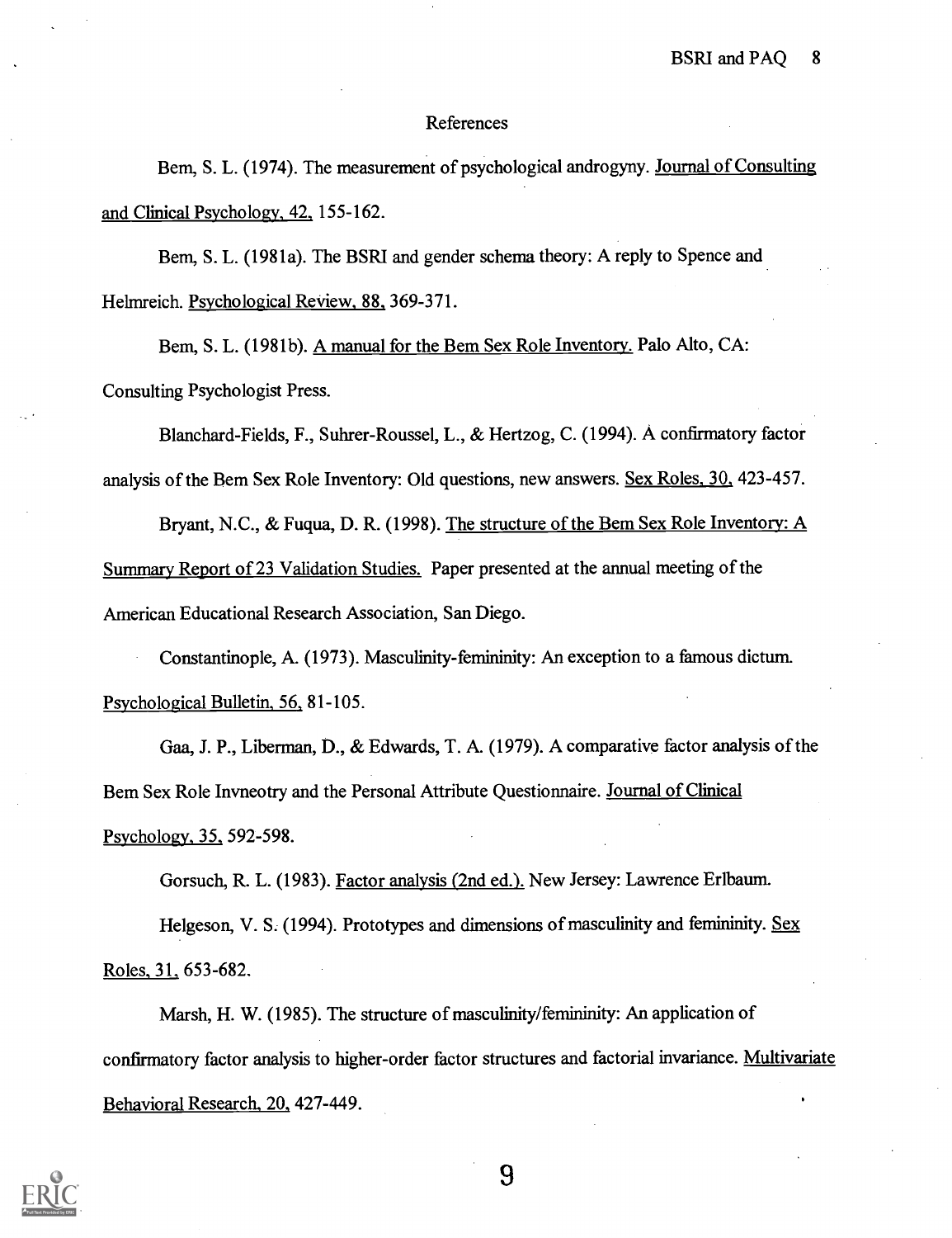Marsh, H. W., Antill, J. K., & Cunningham, J. D. (1989). Masculinity and femininity: A bipolar construct and independent constructs. Journal of Personality, 57, 625-663.

Spence, J. T., Helmreich, R. L., & Strapp, J. (1975). Ratings of self and peers on sex-role attributes and their relations to self-esteem and conceptions of masculinity and femininity. Journal of Personality and Social Psychology, 32, 29-39.

Spence, J. T. (1986). A manual for the Personal Attributes Questionnaire. Unpublished manuscript.

Spence, J. T. (1991). Do the BSRI and the PAQ measure the same or different concepts? Psychology of Women Quarterly, 15, 141-165.

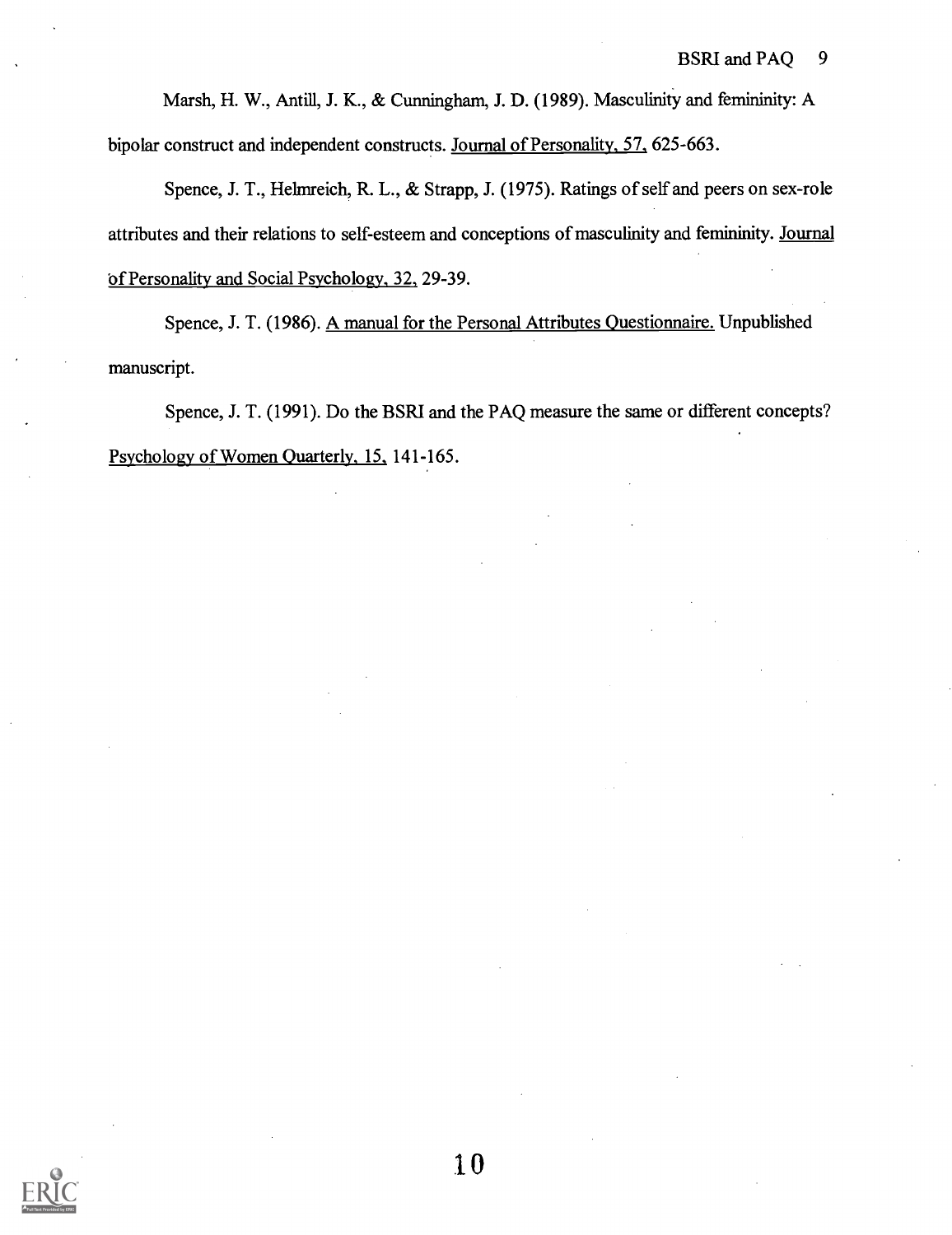| Factor         | Eigenvalue | % of Variance | Cum % |  |
|----------------|------------|---------------|-------|--|
| F <sub>1</sub> | 8.9        | 20.2          | 20.2  |  |
| F <sub>2</sub> | 7.0        | 15.8          | 36.0  |  |
| F <sub>3</sub> | 2.2        | 4.9           | 40.9  |  |
| F <sub>4</sub> | 1.7        | 3.9           | 44.8  |  |
| F <sub>5</sub> | 1.3        | 3.0           | 47.8  |  |
| F <sub>6</sub> | 1.2        | 2.8           | 50.6  |  |

## Variance Associated with the Rotated Factors  $(N = 651)$



1.1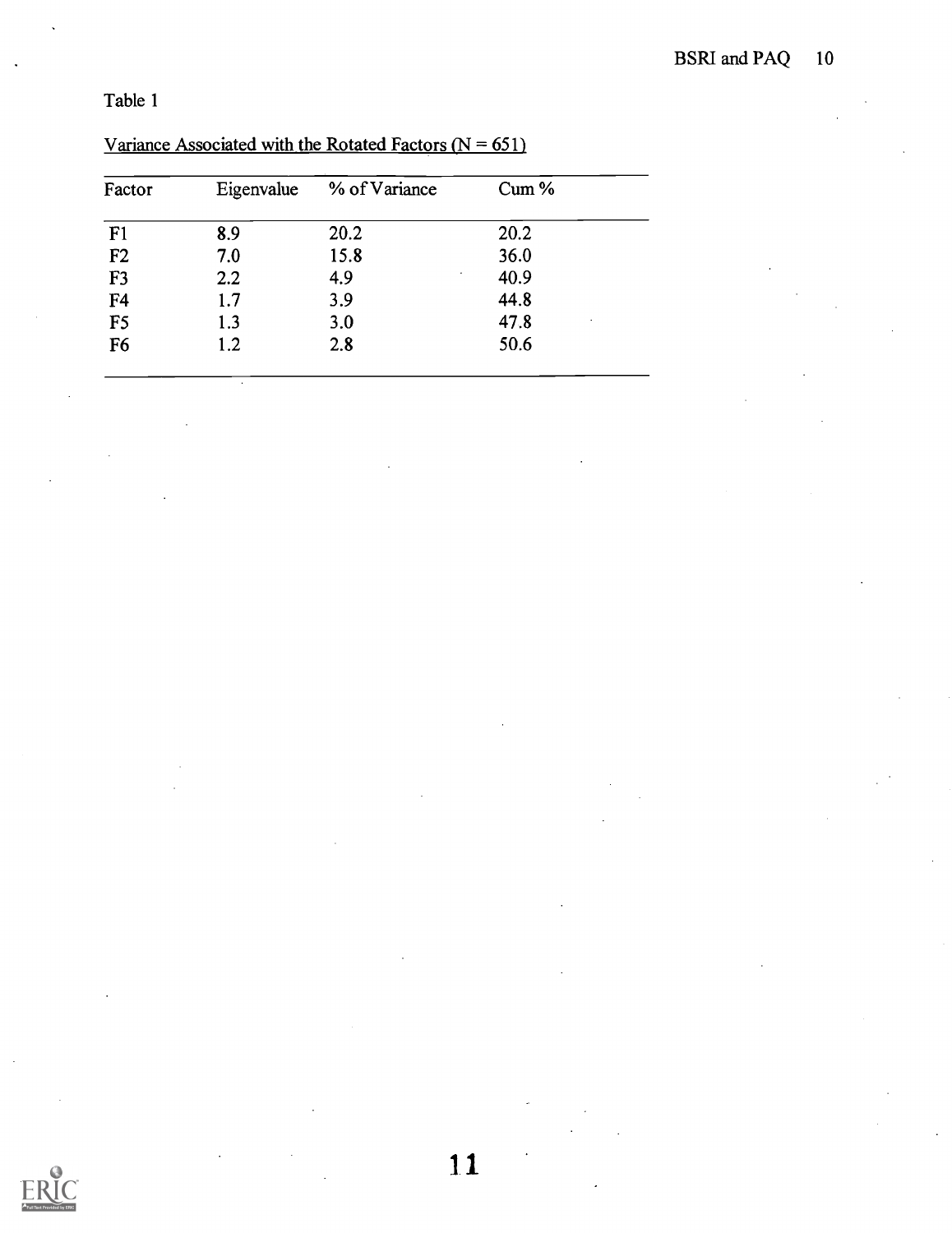## Rotated Oblique Factor Structure and Pattern Matrix for the First-Order Factors (N=651)

| Item                                       |           |           |              |          | Expressive Confident Rational Relational Dependent Aggressive |          |
|--------------------------------------------|-----------|-----------|--------------|----------|---------------------------------------------------------------|----------|
| <b>BSRIF</b> Compassionate                 | .77(0.64) |           | $-.43$       | .50      |                                                               |          |
| <b>BSRIF</b> Tender                        | .72(.56)  |           | $-48$        | .53      |                                                               |          |
| <b>BSRIF</b> Warm                          | .72(.57)  |           |              | .58      |                                                               |          |
| <b>BSRIF</b> Gentle                        | .68(.50)  |           | $-40$        | .58      |                                                               |          |
| <b>BSRIF</b> Sensitive to others' needs    | .67(.49)  |           |              | .58      |                                                               |          |
| <b>BSRIF Affectionate</b>                  | .66(.59)  |           | $-41$        |          |                                                               |          |
| <b>BSRIF</b> Eager to soothe hurt feelings | .64(.52)  |           |              | .48      |                                                               |          |
| <b>BSRIF</b> Understanding                 | .63(.45)  |           |              | .60(.43) |                                                               |          |
| <b>BSRIF</b> Sympathetic                   | .62(.45)  |           |              | .54      |                                                               |          |
| PAQM Self-confident                        |           | .65(.56)  |              |          |                                                               |          |
| PAQM Never gives up                        |           | .61(.51)  |              |          |                                                               |          |
| PAQM Feels superior                        |           | .58(.51)  |              |          |                                                               |          |
| PAQM Competitive                           |           | .51(.42)  |              |          |                                                               |          |
| PAQM Make decisions easily                 |           | .50(0.43) |              |          |                                                               |          |
| <b>BSRIM Have leadership abilities</b>     |           | .49(.42)  |              |          | $-40$                                                         | .46      |
| PAQM Stands up well under pressure         |           | .46(.45)  |              |          |                                                               |          |
| PAQMF Never cries                          |           |           | .68(.61)     |          |                                                               |          |
| PAQF Emotional                             |           |           | $-.68(-.65)$ |          |                                                               |          |
| PAQMF Feelings not easily hurt             |           |           | .66(.56)     |          |                                                               |          |
| PAQMF Little need for security             |           |           | .53(.46)     |          |                                                               |          |
| PAQMF Not at all excitable in major crisis |           |           | $-51$        |          |                                                               |          |
| PAQMF Indifferent to others' approval      |           |           | .41          |          |                                                               |          |
| PAQF Gentle                                |           |           | $-.40$       |          |                                                               |          |
| PAQF Understanding with others             | .42       |           |              | .71(.64) |                                                               |          |
| PAQF Kind                                  |           |           |              | .67(.62) |                                                               |          |
| PAQF Warm in relations with others         | .40       |           |              | .57(.40) |                                                               |          |
| PAQF Helpful to others                     |           |           |              | .55(.57) |                                                               |          |
| PAQF Aware of others' feelings             |           |           |              | .51(.40) |                                                               |          |
| PAQF Able to devote to others              |           |           |              | .44      |                                                               |          |
| <b>BSRIF</b> Love children                 |           |           |              | .42      |                                                               |          |
| <b>BSRIM</b> Independent                   |           |           |              |          | $-.74(-.82)$                                                  |          |
| PAQM Independent                           |           |           |              |          | $-.68(-.75)$                                                  |          |
| <b>BSRIM</b> Willing to take stand         |           | .48       |              |          | $-56$                                                         | .42      |
| <b>BSRIM</b> Assertive                     |           |           |              |          | $-.48$                                                        | .47      |
| <b>BSRIM</b> Willing to take risks         |           |           |              |          | - 44                                                          |          |
| BSRIM Defend my own belief                 |           |           |              |          | $-.42$                                                        |          |
| <b>BSRIM</b> Aggressive                    |           |           |              |          |                                                               | .77(.74) |
| <b>BSRIM</b> Dominant                      |           |           |              |          |                                                               | .72(.65) |
| PAQMF Aggressive                           |           |           |              |          |                                                               | .67(.59) |
| <b>BSRIM Forceful</b>                      |           |           |              |          |                                                               | .63(.63) |
| PAQMF Dominant                             |           |           |              |          |                                                               | .49(.40) |
| <b>BSRIM Strong personality</b>            |           |           |              |          | .45                                                           | .48      |
| PAQM Active                                |           | .40       |              |          |                                                               | .40      |
|                                            |           |           |              |          |                                                               |          |

Note 1. Only loadings greater than or equal to .40 are presented.

Note 2. Factor pattern coefficients are presented in the parentheses.

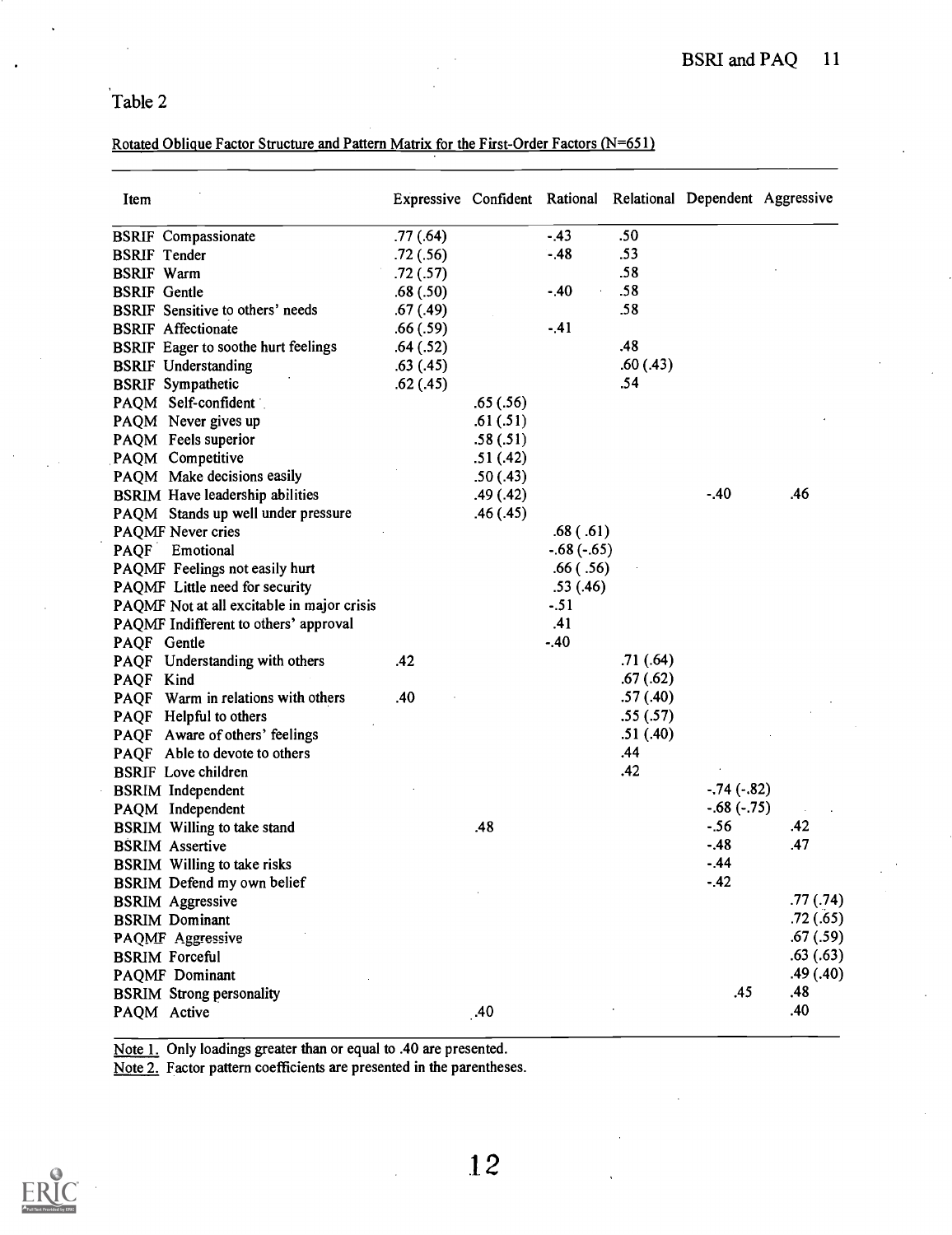| Factor       | Expressive | Confident | Rational | Relational | Dependent  | Aggressive |
|--------------|------------|-----------|----------|------------|------------|------------|
| Subscale     |            |           |          |            |            |            |
| <b>BSRIM</b> | $.23**$    | $.56**$   | $.24**$  | .03        | $-0.75***$ | $.86**$    |
| <b>BSRIF</b> | $.93**$    | $-.02$    | $-.53**$ | $.77**$    | $-.04$     | $-11**$    |
| <b>PAQM</b>  | $-.05$     | $.90**$   | $.33**$  | $.11***$   | $-.65**$   | $.49**$    |
| <b>PAQF</b>  | $.60**$    | $.09*$    | $-.61**$ | $.87**$    | .00.       | $-.24**$   |
| <b>PAQMF</b> | $-.26**$   | $.47**$   | $.69**$  | $-.26***$  | $-.48**$   | $.53**$    |

## Correlations of Factors and Subscales  $(N = 651)$

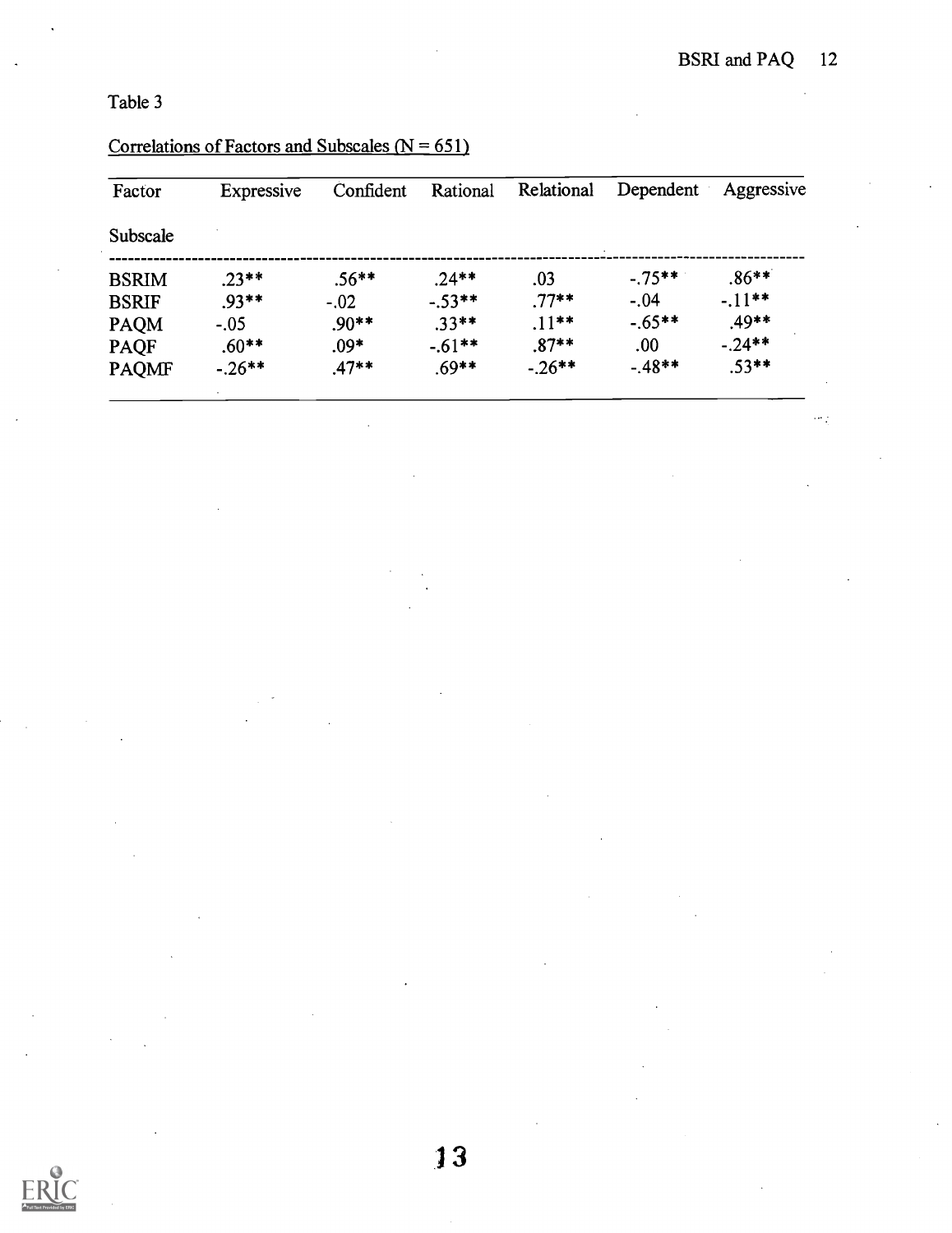Rotated Oblique Factor Structure and Pattern matrix for the Second-Order Factors ( $N = 651$ )

| Factor     | Masculine    | Feminine     |  |
|------------|--------------|--------------|--|
| Dependent  | $-.75(-.75)$ |              |  |
| Confident  | .66(.66)     |              |  |
| Aggressive | .59(.58)     |              |  |
| Relational |              | .81(.81)     |  |
| Expressive |              | .73(.73)     |  |
| Rational   |              | $-.52(-.50)$ |  |
|            |              |              |  |

Note 1. Factor pattern coefficients are presented in the parentheses.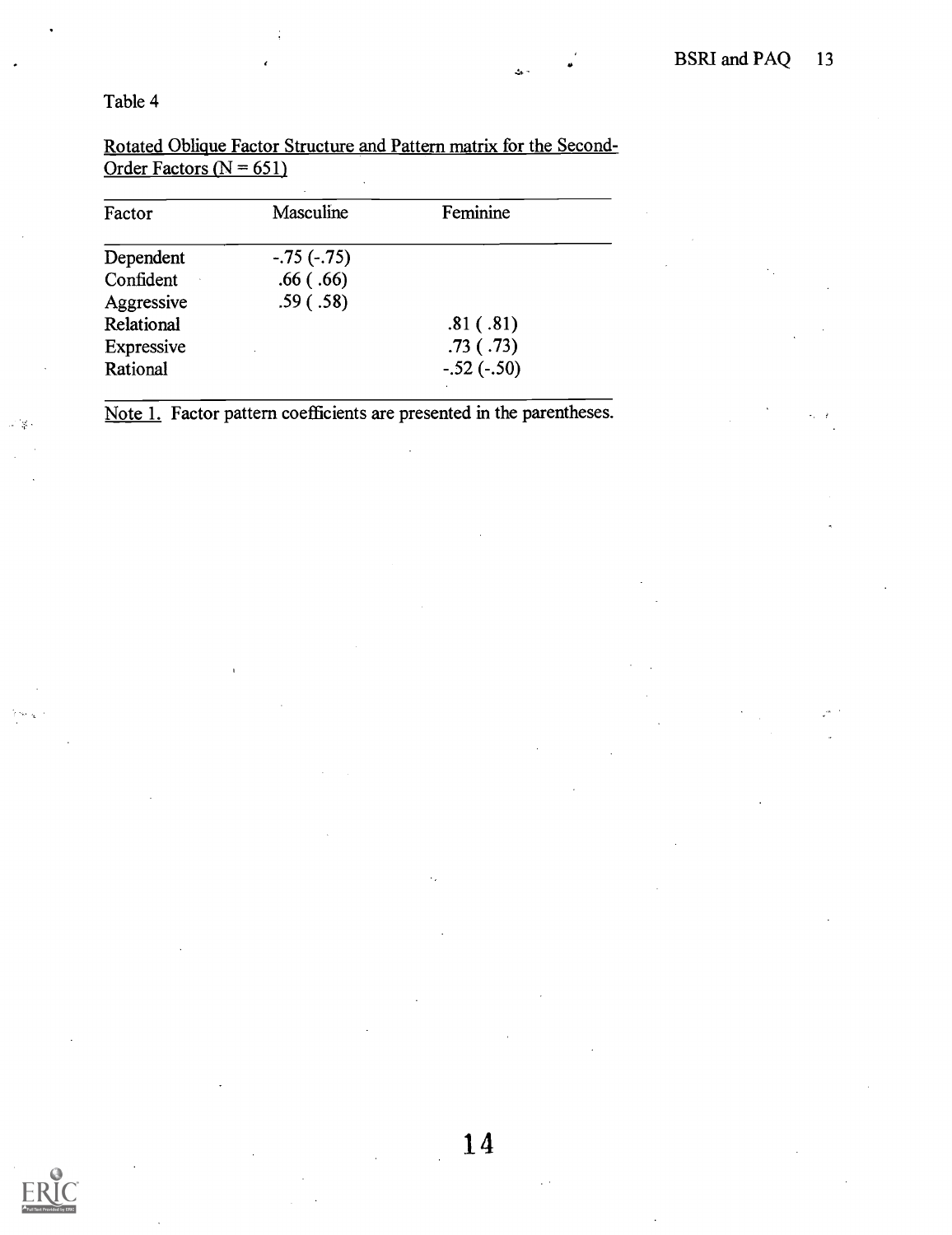| <b>U.S. Department of Education</b><br>Office of Educational Research and Improvement (OERI)<br>National Library of Education (NLE)<br><b>Educational Resources Information Center (ERIC)</b><br>TM030845<br><b>REPRODUCTION RELEASE</b><br>(Specific Document)<br>factor analysis of the Bem Sex Role Inventory and<br>the Personal Attributer Questionnaire<br>Jenkins<br>Frephen<br>Сһо<br><u>Namok</u><br><b>Publication Date:</b><br>Aprit<br>Sauthern<br>ە بىمە<br>Univers.<br>porg;a<br>The sample sticker shown below will be<br>The sample sticker shown below will be<br>The sample sticker shown below will be<br>affixed to all Level 28 documents<br>affixed to all Level 2A documents<br>affixed to all Level 1 documents<br>PERMISSION TO REPRODUCE AND<br>PERMISSION TO REPRODUCE AND<br>DISSEMINATE THIS MATERIAL IN<br>PERMISSION TO REPRODUCE AND<br>DISSEMINATE THIS MATERIAL IN<br><b>MICROFICHE, AND IN ELECTRONIC MEDIA</b><br>DISSEMINATE THIS MATERIAL HAS<br>FOR ERIC COLLECTION SUBSCRIBERS ONLY.<br><b>BEEN GRANTED BY</b><br>HAS BEEN GRANTED BY<br>TO THE EDUCATIONAL RESOURCES<br>TO THE EDUCATIONAL RESOURCES<br>TO THE EDUCATIONAL RESOURCES<br><b>INFORMATION CENTER (ERIC)</b><br><b>INFORMATION CENTER (ERIC)</b><br><b>INFORMATION CENTER (ERIC)</b><br>2B<br>2A<br>Level 2B<br>Level 2A<br>Level 1<br>$\sim 0.1$<br>Check here for Level 2B release, permitting<br>Check here for Level 2A release, permitting reproduction<br>reproduction and dissemination in microfiche only<br>and dissemination in microfiche and in electronic media<br>for ERIC archival collection subscribers only<br>media (e.g., electronic) and paper copy.<br>Documents will be processed as indicated provided reproduction quality permits.<br>If permission to reproduce is granted, but no box is checked, documents will be processed at Level 1. | I. DOCUMENT IDENTIFICATION:<br>Title: A<br>Author(s):<br>Corporate Source:<br>II. REPRODUCTION RELEASE:<br>monthly abstract journal of the ERIC system, Resources in Education (RIE), are usually made available to users in microfiche, reproduced paper copy,<br>and electronic media, and sold through the ERIC Document Reproduction Service (EDRS). Credit is given to the source of each document, and, if<br>reproduction release is granted, one of the following notices is affixed to the document.<br>of the page.<br>MICROFICHE ONLY HAS BEEN GRANTED BY<br>Chack here for Level 1 release, permitting reproduction<br>and dissemination in microfiche or other ERIC archival<br>to satisfy information needs of educators in response to discrete inquiries.<br>Printed Name/Position/Title:<br>Signature:<br>Sign<br>Namo<br>here, $\rightarrow$<br>undations.<br>Organization/Address:<br>please<br>Univ.<br>Research , Freergia Southern<br>E-Mai Address<br>00<br>мои. | In order to disseminate as widely as possible timely and significant materials of interest to the educational community, documents announced in the<br>If permission is granted to reproduce and disseminate the identified document, please CHECK ONE of the following three options and sign at the bottom<br>I hereby grant to the Educational Resources Information Center (ERIC) nonexclusive permission to reproduce and disseminate this document<br>as indicated above. Reproduction from the ERIC microfiche or electronic media by persons other than ERIC employees and its system<br>contractors requires permission from the copyright holder. Exception is made for non-profit reproduction by libraries and other service agencies<br>(over)<br>с #144<br>boro, GA 3046D— P144 |  |  |
|----------------------------------------------------------------------------------------------------------------------------------------------------------------------------------------------------------------------------------------------------------------------------------------------------------------------------------------------------------------------------------------------------------------------------------------------------------------------------------------------------------------------------------------------------------------------------------------------------------------------------------------------------------------------------------------------------------------------------------------------------------------------------------------------------------------------------------------------------------------------------------------------------------------------------------------------------------------------------------------------------------------------------------------------------------------------------------------------------------------------------------------------------------------------------------------------------------------------------------------------------------------------------------------------------------------------------------------------------------------------------------------------------------------------------------------------------------------------------------------------------------------------------------------------------------------------------------------------------------------------------------------------------------------------------------------------------------------------------------------------------------------------------------------------------------------------------------------------------------------------------|-----------------------------------------------------------------------------------------------------------------------------------------------------------------------------------------------------------------------------------------------------------------------------------------------------------------------------------------------------------------------------------------------------------------------------------------------------------------------------------------------------------------------------------------------------------------------------------------------------------------------------------------------------------------------------------------------------------------------------------------------------------------------------------------------------------------------------------------------------------------------------------------------------------------------------------------------------------------------------------------|-----------------------------------------------------------------------------------------------------------------------------------------------------------------------------------------------------------------------------------------------------------------------------------------------------------------------------------------------------------------------------------------------------------------------------------------------------------------------------------------------------------------------------------------------------------------------------------------------------------------------------------------------------------------------------------------------------------------------------------------------------------------------------------------------|--|--|
|                                                                                                                                                                                                                                                                                                                                                                                                                                                                                                                                                                                                                                                                                                                                                                                                                                                                                                                                                                                                                                                                                                                                                                                                                                                                                                                                                                                                                                                                                                                                                                                                                                                                                                                                                                                                                                                                            |                                                                                                                                                                                                                                                                                                                                                                                                                                                                                                                                                                                                                                                                                                                                                                                                                                                                                                                                                                                         |                                                                                                                                                                                                                                                                                                                                                                                                                                                                                                                                                                                                                                                                                                                                                                                               |  |  |
|                                                                                                                                                                                                                                                                                                                                                                                                                                                                                                                                                                                                                                                                                                                                                                                                                                                                                                                                                                                                                                                                                                                                                                                                                                                                                                                                                                                                                                                                                                                                                                                                                                                                                                                                                                                                                                                                            |                                                                                                                                                                                                                                                                                                                                                                                                                                                                                                                                                                                                                                                                                                                                                                                                                                                                                                                                                                                         |                                                                                                                                                                                                                                                                                                                                                                                                                                                                                                                                                                                                                                                                                                                                                                                               |  |  |
|                                                                                                                                                                                                                                                                                                                                                                                                                                                                                                                                                                                                                                                                                                                                                                                                                                                                                                                                                                                                                                                                                                                                                                                                                                                                                                                                                                                                                                                                                                                                                                                                                                                                                                                                                                                                                                                                            |                                                                                                                                                                                                                                                                                                                                                                                                                                                                                                                                                                                                                                                                                                                                                                                                                                                                                                                                                                                         |                                                                                                                                                                                                                                                                                                                                                                                                                                                                                                                                                                                                                                                                                                                                                                                               |  |  |
|                                                                                                                                                                                                                                                                                                                                                                                                                                                                                                                                                                                                                                                                                                                                                                                                                                                                                                                                                                                                                                                                                                                                                                                                                                                                                                                                                                                                                                                                                                                                                                                                                                                                                                                                                                                                                                                                            |                                                                                                                                                                                                                                                                                                                                                                                                                                                                                                                                                                                                                                                                                                                                                                                                                                                                                                                                                                                         |                                                                                                                                                                                                                                                                                                                                                                                                                                                                                                                                                                                                                                                                                                                                                                                               |  |  |
|                                                                                                                                                                                                                                                                                                                                                                                                                                                                                                                                                                                                                                                                                                                                                                                                                                                                                                                                                                                                                                                                                                                                                                                                                                                                                                                                                                                                                                                                                                                                                                                                                                                                                                                                                                                                                                                                            |                                                                                                                                                                                                                                                                                                                                                                                                                                                                                                                                                                                                                                                                                                                                                                                                                                                                                                                                                                                         |                                                                                                                                                                                                                                                                                                                                                                                                                                                                                                                                                                                                                                                                                                                                                                                               |  |  |
|                                                                                                                                                                                                                                                                                                                                                                                                                                                                                                                                                                                                                                                                                                                                                                                                                                                                                                                                                                                                                                                                                                                                                                                                                                                                                                                                                                                                                                                                                                                                                                                                                                                                                                                                                                                                                                                                            |                                                                                                                                                                                                                                                                                                                                                                                                                                                                                                                                                                                                                                                                                                                                                                                                                                                                                                                                                                                         |                                                                                                                                                                                                                                                                                                                                                                                                                                                                                                                                                                                                                                                                                                                                                                                               |  |  |
|                                                                                                                                                                                                                                                                                                                                                                                                                                                                                                                                                                                                                                                                                                                                                                                                                                                                                                                                                                                                                                                                                                                                                                                                                                                                                                                                                                                                                                                                                                                                                                                                                                                                                                                                                                                                                                                                            |                                                                                                                                                                                                                                                                                                                                                                                                                                                                                                                                                                                                                                                                                                                                                                                                                                                                                                                                                                                         |                                                                                                                                                                                                                                                                                                                                                                                                                                                                                                                                                                                                                                                                                                                                                                                               |  |  |
|                                                                                                                                                                                                                                                                                                                                                                                                                                                                                                                                                                                                                                                                                                                                                                                                                                                                                                                                                                                                                                                                                                                                                                                                                                                                                                                                                                                                                                                                                                                                                                                                                                                                                                                                                                                                                                                                            |                                                                                                                                                                                                                                                                                                                                                                                                                                                                                                                                                                                                                                                                                                                                                                                                                                                                                                                                                                                         |                                                                                                                                                                                                                                                                                                                                                                                                                                                                                                                                                                                                                                                                                                                                                                                               |  |  |
|                                                                                                                                                                                                                                                                                                                                                                                                                                                                                                                                                                                                                                                                                                                                                                                                                                                                                                                                                                                                                                                                                                                                                                                                                                                                                                                                                                                                                                                                                                                                                                                                                                                                                                                                                                                                                                                                            |                                                                                                                                                                                                                                                                                                                                                                                                                                                                                                                                                                                                                                                                                                                                                                                                                                                                                                                                                                                         |                                                                                                                                                                                                                                                                                                                                                                                                                                                                                                                                                                                                                                                                                                                                                                                               |  |  |
|                                                                                                                                                                                                                                                                                                                                                                                                                                                                                                                                                                                                                                                                                                                                                                                                                                                                                                                                                                                                                                                                                                                                                                                                                                                                                                                                                                                                                                                                                                                                                                                                                                                                                                                                                                                                                                                                            |                                                                                                                                                                                                                                                                                                                                                                                                                                                                                                                                                                                                                                                                                                                                                                                                                                                                                                                                                                                         |                                                                                                                                                                                                                                                                                                                                                                                                                                                                                                                                                                                                                                                                                                                                                                                               |  |  |
|                                                                                                                                                                                                                                                                                                                                                                                                                                                                                                                                                                                                                                                                                                                                                                                                                                                                                                                                                                                                                                                                                                                                                                                                                                                                                                                                                                                                                                                                                                                                                                                                                                                                                                                                                                                                                                                                            |                                                                                                                                                                                                                                                                                                                                                                                                                                                                                                                                                                                                                                                                                                                                                                                                                                                                                                                                                                                         |                                                                                                                                                                                                                                                                                                                                                                                                                                                                                                                                                                                                                                                                                                                                                                                               |  |  |
|                                                                                                                                                                                                                                                                                                                                                                                                                                                                                                                                                                                                                                                                                                                                                                                                                                                                                                                                                                                                                                                                                                                                                                                                                                                                                                                                                                                                                                                                                                                                                                                                                                                                                                                                                                                                                                                                            |                                                                                                                                                                                                                                                                                                                                                                                                                                                                                                                                                                                                                                                                                                                                                                                                                                                                                                                                                                                         |                                                                                                                                                                                                                                                                                                                                                                                                                                                                                                                                                                                                                                                                                                                                                                                               |  |  |
|                                                                                                                                                                                                                                                                                                                                                                                                                                                                                                                                                                                                                                                                                                                                                                                                                                                                                                                                                                                                                                                                                                                                                                                                                                                                                                                                                                                                                                                                                                                                                                                                                                                                                                                                                                                                                                                                            |                                                                                                                                                                                                                                                                                                                                                                                                                                                                                                                                                                                                                                                                                                                                                                                                                                                                                                                                                                                         |                                                                                                                                                                                                                                                                                                                                                                                                                                                                                                                                                                                                                                                                                                                                                                                               |  |  |
|                                                                                                                                                                                                                                                                                                                                                                                                                                                                                                                                                                                                                                                                                                                                                                                                                                                                                                                                                                                                                                                                                                                                                                                                                                                                                                                                                                                                                                                                                                                                                                                                                                                                                                                                                                                                                                                                            |                                                                                                                                                                                                                                                                                                                                                                                                                                                                                                                                                                                                                                                                                                                                                                                                                                                                                                                                                                                         |                                                                                                                                                                                                                                                                                                                                                                                                                                                                                                                                                                                                                                                                                                                                                                                               |  |  |
|                                                                                                                                                                                                                                                                                                                                                                                                                                                                                                                                                                                                                                                                                                                                                                                                                                                                                                                                                                                                                                                                                                                                                                                                                                                                                                                                                                                                                                                                                                                                                                                                                                                                                                                                                                                                                                                                            |                                                                                                                                                                                                                                                                                                                                                                                                                                                                                                                                                                                                                                                                                                                                                                                                                                                                                                                                                                                         |                                                                                                                                                                                                                                                                                                                                                                                                                                                                                                                                                                                                                                                                                                                                                                                               |  |  |
|                                                                                                                                                                                                                                                                                                                                                                                                                                                                                                                                                                                                                                                                                                                                                                                                                                                                                                                                                                                                                                                                                                                                                                                                                                                                                                                                                                                                                                                                                                                                                                                                                                                                                                                                                                                                                                                                            |                                                                                                                                                                                                                                                                                                                                                                                                                                                                                                                                                                                                                                                                                                                                                                                                                                                                                                                                                                                         |                                                                                                                                                                                                                                                                                                                                                                                                                                                                                                                                                                                                                                                                                                                                                                                               |  |  |
|                                                                                                                                                                                                                                                                                                                                                                                                                                                                                                                                                                                                                                                                                                                                                                                                                                                                                                                                                                                                                                                                                                                                                                                                                                                                                                                                                                                                                                                                                                                                                                                                                                                                                                                                                                                                                                                                            |                                                                                                                                                                                                                                                                                                                                                                                                                                                                                                                                                                                                                                                                                                                                                                                                                                                                                                                                                                                         |                                                                                                                                                                                                                                                                                                                                                                                                                                                                                                                                                                                                                                                                                                                                                                                               |  |  |
|                                                                                                                                                                                                                                                                                                                                                                                                                                                                                                                                                                                                                                                                                                                                                                                                                                                                                                                                                                                                                                                                                                                                                                                                                                                                                                                                                                                                                                                                                                                                                                                                                                                                                                                                                                                                                                                                            |                                                                                                                                                                                                                                                                                                                                                                                                                                                                                                                                                                                                                                                                                                                                                                                                                                                                                                                                                                                         |                                                                                                                                                                                                                                                                                                                                                                                                                                                                                                                                                                                                                                                                                                                                                                                               |  |  |
|                                                                                                                                                                                                                                                                                                                                                                                                                                                                                                                                                                                                                                                                                                                                                                                                                                                                                                                                                                                                                                                                                                                                                                                                                                                                                                                                                                                                                                                                                                                                                                                                                                                                                                                                                                                                                                                                            |                                                                                                                                                                                                                                                                                                                                                                                                                                                                                                                                                                                                                                                                                                                                                                                                                                                                                                                                                                                         |                                                                                                                                                                                                                                                                                                                                                                                                                                                                                                                                                                                                                                                                                                                                                                                               |  |  |
|                                                                                                                                                                                                                                                                                                                                                                                                                                                                                                                                                                                                                                                                                                                                                                                                                                                                                                                                                                                                                                                                                                                                                                                                                                                                                                                                                                                                                                                                                                                                                                                                                                                                                                                                                                                                                                                                            |                                                                                                                                                                                                                                                                                                                                                                                                                                                                                                                                                                                                                                                                                                                                                                                                                                                                                                                                                                                         |                                                                                                                                                                                                                                                                                                                                                                                                                                                                                                                                                                                                                                                                                                                                                                                               |  |  |
|                                                                                                                                                                                                                                                                                                                                                                                                                                                                                                                                                                                                                                                                                                                                                                                                                                                                                                                                                                                                                                                                                                                                                                                                                                                                                                                                                                                                                                                                                                                                                                                                                                                                                                                                                                                                                                                                            |                                                                                                                                                                                                                                                                                                                                                                                                                                                                                                                                                                                                                                                                                                                                                                                                                                                                                                                                                                                         |                                                                                                                                                                                                                                                                                                                                                                                                                                                                                                                                                                                                                                                                                                                                                                                               |  |  |
|                                                                                                                                                                                                                                                                                                                                                                                                                                                                                                                                                                                                                                                                                                                                                                                                                                                                                                                                                                                                                                                                                                                                                                                                                                                                                                                                                                                                                                                                                                                                                                                                                                                                                                                                                                                                                                                                            |                                                                                                                                                                                                                                                                                                                                                                                                                                                                                                                                                                                                                                                                                                                                                                                                                                                                                                                                                                                         |                                                                                                                                                                                                                                                                                                                                                                                                                                                                                                                                                                                                                                                                                                                                                                                               |  |  |
|                                                                                                                                                                                                                                                                                                                                                                                                                                                                                                                                                                                                                                                                                                                                                                                                                                                                                                                                                                                                                                                                                                                                                                                                                                                                                                                                                                                                                                                                                                                                                                                                                                                                                                                                                                                                                                                                            |                                                                                                                                                                                                                                                                                                                                                                                                                                                                                                                                                                                                                                                                                                                                                                                                                                                                                                                                                                                         |                                                                                                                                                                                                                                                                                                                                                                                                                                                                                                                                                                                                                                                                                                                                                                                               |  |  |
|                                                                                                                                                                                                                                                                                                                                                                                                                                                                                                                                                                                                                                                                                                                                                                                                                                                                                                                                                                                                                                                                                                                                                                                                                                                                                                                                                                                                                                                                                                                                                                                                                                                                                                                                                                                                                                                                            |                                                                                                                                                                                                                                                                                                                                                                                                                                                                                                                                                                                                                                                                                                                                                                                                                                                                                                                                                                                         |                                                                                                                                                                                                                                                                                                                                                                                                                                                                                                                                                                                                                                                                                                                                                                                               |  |  |
|                                                                                                                                                                                                                                                                                                                                                                                                                                                                                                                                                                                                                                                                                                                                                                                                                                                                                                                                                                                                                                                                                                                                                                                                                                                                                                                                                                                                                                                                                                                                                                                                                                                                                                                                                                                                                                                                            |                                                                                                                                                                                                                                                                                                                                                                                                                                                                                                                                                                                                                                                                                                                                                                                                                                                                                                                                                                                         |                                                                                                                                                                                                                                                                                                                                                                                                                                                                                                                                                                                                                                                                                                                                                                                               |  |  |
|                                                                                                                                                                                                                                                                                                                                                                                                                                                                                                                                                                                                                                                                                                                                                                                                                                                                                                                                                                                                                                                                                                                                                                                                                                                                                                                                                                                                                                                                                                                                                                                                                                                                                                                                                                                                                                                                            |                                                                                                                                                                                                                                                                                                                                                                                                                                                                                                                                                                                                                                                                                                                                                                                                                                                                                                                                                                                         |                                                                                                                                                                                                                                                                                                                                                                                                                                                                                                                                                                                                                                                                                                                                                                                               |  |  |
|                                                                                                                                                                                                                                                                                                                                                                                                                                                                                                                                                                                                                                                                                                                                                                                                                                                                                                                                                                                                                                                                                                                                                                                                                                                                                                                                                                                                                                                                                                                                                                                                                                                                                                                                                                                                                                                                            |                                                                                                                                                                                                                                                                                                                                                                                                                                                                                                                                                                                                                                                                                                                                                                                                                                                                                                                                                                                         |                                                                                                                                                                                                                                                                                                                                                                                                                                                                                                                                                                                                                                                                                                                                                                                               |  |  |
|                                                                                                                                                                                                                                                                                                                                                                                                                                                                                                                                                                                                                                                                                                                                                                                                                                                                                                                                                                                                                                                                                                                                                                                                                                                                                                                                                                                                                                                                                                                                                                                                                                                                                                                                                                                                                                                                            |                                                                                                                                                                                                                                                                                                                                                                                                                                                                                                                                                                                                                                                                                                                                                                                                                                                                                                                                                                                         |                                                                                                                                                                                                                                                                                                                                                                                                                                                                                                                                                                                                                                                                                                                                                                                               |  |  |

 $ERIC$